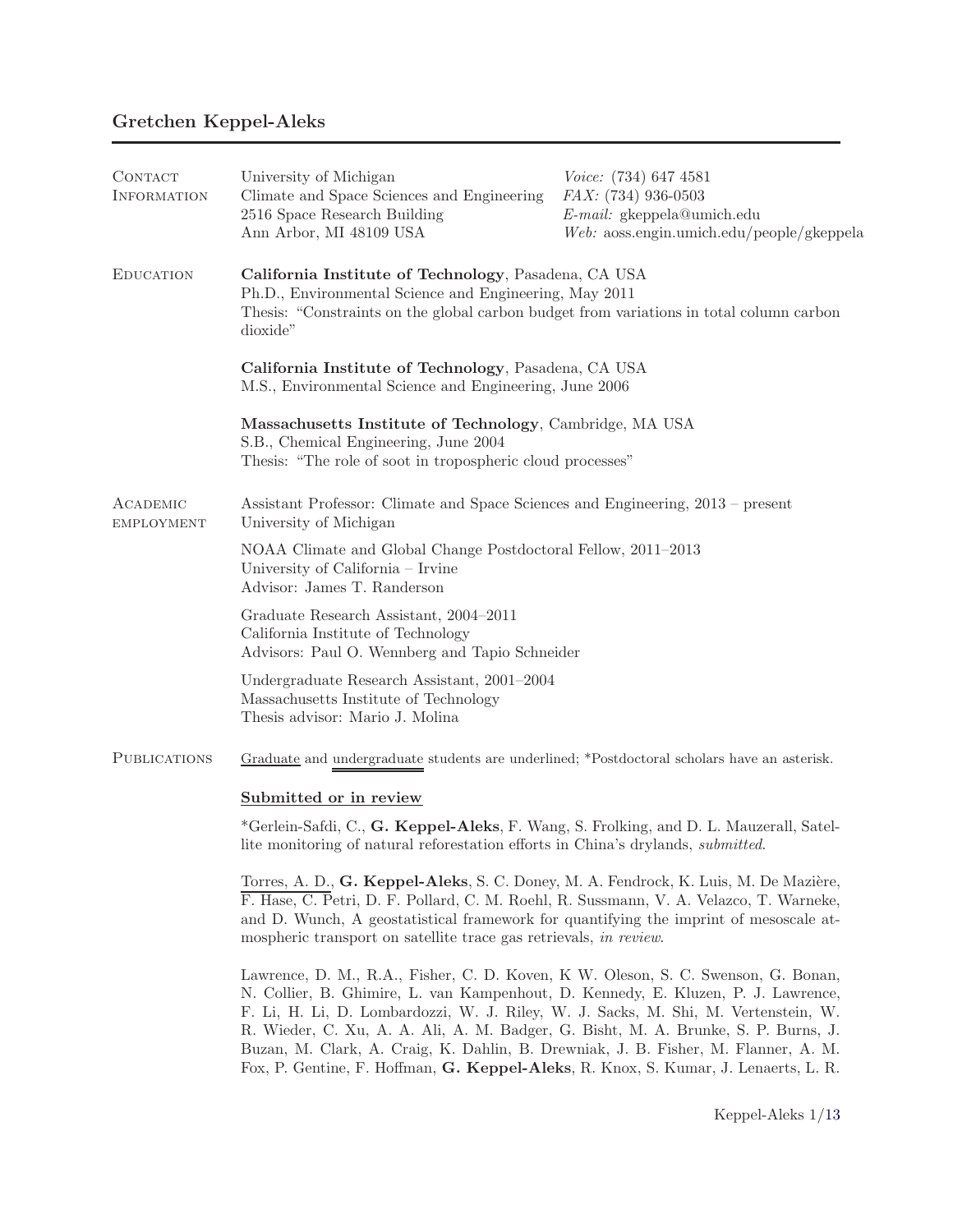Leung, W. H. Lipscomb, Y. Lu, A. Pandey, J. D. Pelletier, J. Perket, J. T. Randerson, D. M. RIcciuto, B. M. Sanderson, A. Slater, Z. M. Subin, J. Tang, R. Q. Thomas, M. Val Martin, and X. Zeng, The Community Land Model version 5: Description of new features, benchmarking, and impact of forcing uncertainty, *in review*.

Zhu, P., S. J. Cheng, <u>Z. Butterfield,</u> G. Keppel-Aleks, A. L. Steiner, The Global Influence of Cloud Optical Thickness on Terrestrial Carbon Uptake, *in review*.

**Peer-reviewed** (20 total; h-index  $= 15$ )

Collier, N., F. M. Hoffman, D. M. Lawrence, G. Keppel-Aleks, C. D. Koven, W. J. Riley, M. Mu, and J. T. Randerson, (2018), The ILAMB benchmarking system: Design, theory, and implementation, *J. Advances in Modeling Earth Systems*, 10, 2731-2754, doi://10.1029/2018MS001354.

\*Hamilton, M., P. Fischer, S. Guikema, and G. Keppel-Aleks, (2018), Behavioral adaptation to climate change in fire-prone ecosystems,*WIRES Climate Change*, 9, doi://10.1002/wcc.553.

Keppel-Aleks, G., S. J. Basile, and F. M. Hoffman (2018), A functional response metric for the temperature sensitivity of tropical ecosystems, *Earth Interactions*, doi:10.1175/ EI-D-17-0017.1.

\*Liptak, J., G. Keppel-Aleks, and K. Lindsay (2017), Drivers of multi-century trends in the atmospheric CO2 mean annual cycle in a prognostic ESM, *Biogeosciences*, *14*(6), 1383–1401, doi:10.5194/bg-14-1383-2017.

Keppel-Aleks, G., and R. A. Washenfelder (2016), The effect of atmospheric sulfate reductions on diffuse radiation and photosynthesis in the United States during 1995-2013, *Geophys. Res. Lett.*, *43*(18), 9984–9993, doi:10.1002/2016GL070052..

Keppel-Aleks, G., \*A. S. Wolf, M. Mu, S. C. Doney, D. C. Morton, P. S. Kasibhatla, J. B. Miller, E. J. Dlugokencky, and J. T. Randerson (2014), Separating the influence of temperature, drought, and fire on interannual variability in atmospheric CO2, *Global Biogeochem. Cycles*, *28*(11), 1295–1310, doi:10.1002/2014GB004890.

Keppel-Aleks, G., J. T. Randerson, K. Lindsay, B. B. Stephens, J. Keith Moore, S. C. Doney, P. E. Thornton, N. M. Mahowald, F. M. Hoffman, C. Sweeney, P. P. Tans, P. O. Wennberg, and S. C. Wofsy (2013), Atmospheric carbon dioxide variability in the Community Earth System Model: Evaluation and transient dynamics during the twentieth and twenty-first centuries, *J. Climate*, *26*(13), 4447–4475, doi:10.1175/JCLI-D-12-00589.1.

Keppel-Aleks, G., P. O. Wennberg, C. W. O'Dell, and D. Wunch (2013), Towards constraints on fossil fuel emissions from total column carbon dioxide, *Atmos. Chem. Phys.*, *13*(8), 4349–4357, doi10.5194/acp-13-4349-2013.

Wunch, D., P. O. Wennberg, J. Messerschmidt, N. C. Parazoo, G. C. Toon, N. M. Deutscher, G. Keppel-Aleks, C. M. Roehl, J. T. Randerson, T. Warneke, and J. Notholt  $(2013)$ , The covariation of northern hemisphere summertime  $CO<sub>2</sub>$  with surface temperature in boreal regions, *Atmos. Chem. Phys.*, *13*(18), 9447–9459, doi10.5194/acp-13-9447- 2013.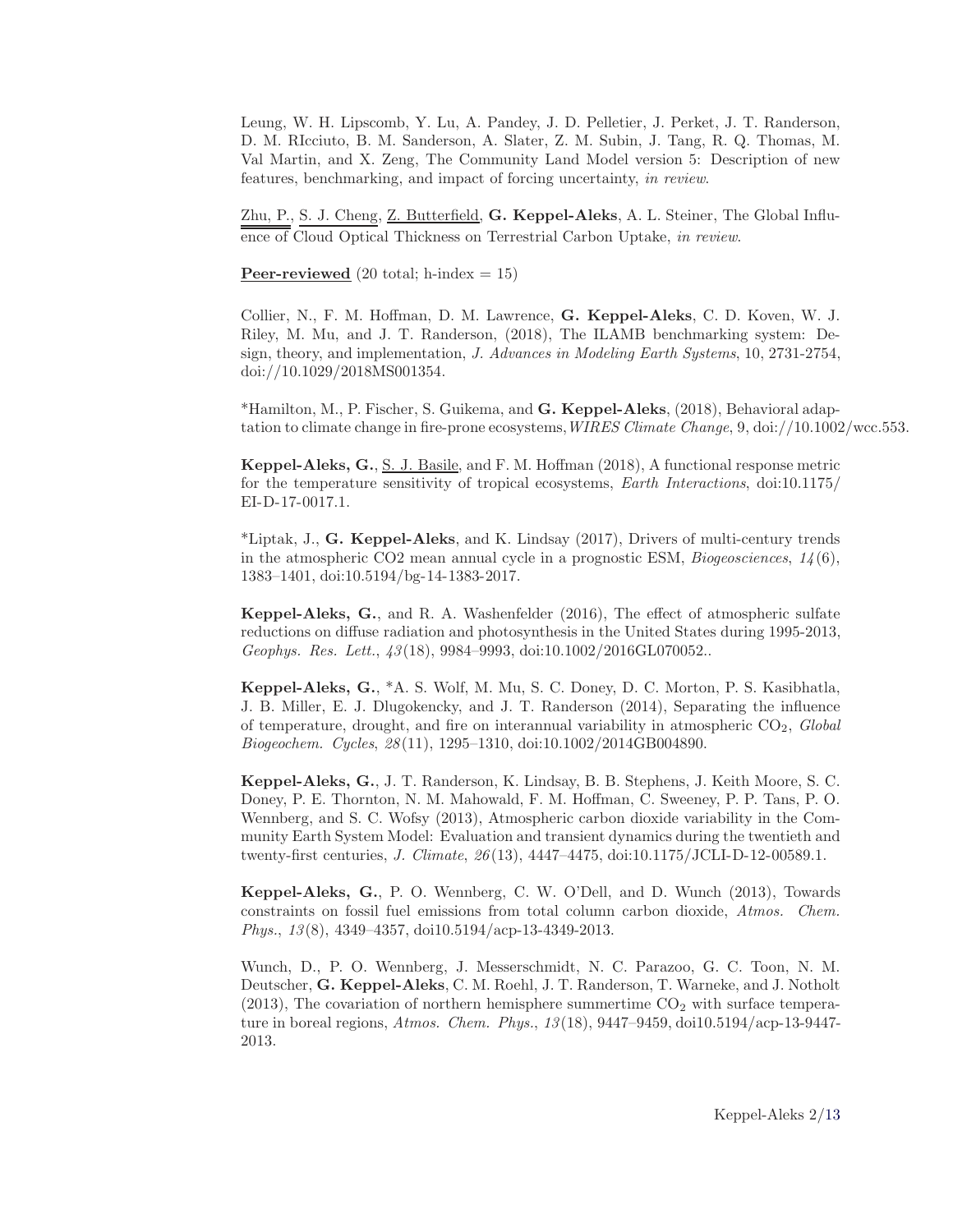Keppel-Aleks, G., P. O. Wennberg, R. A. Washenfelder, D. Wunch, T. Schneider, G. C. Toon, R. J. Andres, J.-F. Blavier, B. Connor, K. J. Davis, A. R. Desai, J. Messerschmidt, J. Notholt, C. M. Roehl, V. Sherlock, B. B. Stephens, S. A. Vay, and S. C. Wofsy (2012), The imprint of surface fluxes and transport on variations in total column carbon dioxide, *Biogeosciences*, *9*(3), 875–891, doi10.5194/bg-9-875-2012.

Keppel-Aleks, G., P. O. Wennberg, and T. Schneider (2011), Sources of variations in total column carbon dioxide, *Atmos. Chem. Phys.*, *11*, 3581–3593, doi10.5194/acp-11- 3581-2011.

Butz, A., S. Guerlet, O. Hasekamp, D. Schepers, A. Galli, I. Aben, C. Frankenberg, J. M. Hartmann, H. Tran, A. Kuze, G. Keppel-Aleks, G. Toon, D. Wunch, P. Wennberg, N. Deutscher, D. Griffith, R. Macatangay, J. Messerschmidt, J. Notholt, and T. Warneke  $(2011)$ , Toward accurate  $CO<sub>2</sub>$  and  $CH<sub>4</sub>$  observations from GOSAT, *Geophys. Res. Lett.*, *38*, L14812, doi:10.1029/2011GL047888.

Wunch, D., P. O. Wennberg, G. C. Toon, B. J. Connor, B. Fisher, G. B. Osterman, C. Frankenberg, L. Mandrake, C. O'Dell, P. Ahonen, S. C. Biraud, R. Castano, N. Cressie, D. Crisp, N. M. Deutscher, A. Eldering, M. L. Fisher, D. W. T. Griffith, M. Gunson, P. Heikkinen, G. Keppel-Aleks, E. Kyrö, R. Lindenmaier, R. Macatangay, J. Mendonca, J. Messerschmidt, C. E. Miller, I. Morino, J. Notholt, F. A. Oyafuso, M. Rettinger, J. Robinson, C. M. Roehl, R. J. Salawitch, V. Sherlock, K. Strong, R. Sussmann, T. Tanaka, D. R. Thompson, O. Uchino, T. Warneke, and S. C. Wofsy (2011), A method for evaluating bias in global measurements of  $CO<sub>2</sub>$  total columns from space, *Atmos. Chem. Phys.*, *11*(23), 12,317–12,337, doi:10.5194/acp-11-12317-2011.

Reuter, M., H. Bovensmann, M. Buchwitz, J. P. Burrows, B. J. Connor, N. M. Deutscher, D. W. T. Griffith, J. Heymann, G. Keppel-Aleks, J. Messerschmidt, J. Notholt, C. Petri, J. Robinson, O. Schneising, V. Sherlock, V. Velazco, T. Warneke, P. O. Wennberg, and D. Wunch  $(2011)$ , Retrieval of atmospheric  $CO<sub>2</sub>$  with enhanced accuracy and precision from SCIAMACHY: Validation with FTS measurements and comparison with model results, *J. Geophys. Res.-Atmos.*, *116*, D04301, doi:10.1029/2010JD015047.

Wunch, D., G. C. Toon, P. O. Wennberg, S. C. Wofsy, B. B. Stephens, M. L. Fischer, O. Uchino, J. B. Abshire, P. Bernath, S. C. Biraud, J. F. L. Blavier, C. Boone, K. P. Bowman, E. V. Browell, T. Campos, B. J. Connor, B. C. Daube, N. M. Deutscher, M. Diao, J. W. Elkins, C. Gerbig, E. Gottlieb, D. W. T. Griffith, D. F. Hurst, R. Jimenez, G. Keppel-Aleks, E. A. Kort, R. Macatangay, T. Machida, H. Matsueda, F. Moore, I. Morino, S. Park, J. Robinson, C. M. Roehl, Y. Sawa, V. Sherlock, C. Sweeney, T. Tanaka, and M. A. Zondlo (2010), Calibration of the Total Carbon Column Observing Network using aircraft profile data, *Atmos. Meas. Tech.*, *3*(5), 1351–1362, doi: 10.5194/amt-3-1351-2010.

Deutscher, N. M., D. W. T. Griffith, G. W. Bryant, P. O. Wennberg, G. C. Toon, R. A. Washenfelder, G. Keppel-Aleks, D. Wunch, Y. Yavin, N. T. Allen, J. F. Blavier, R. Jimenez, B. C. Daube, A. V. Bright, D. M. Matross, S. C. Wofsy, and S. Park  $(2010)$ , Total column  $CO<sub>2</sub>$  measurements at Darwin, Australia - site description and calibration against in situ aircraft profiles, *Atmos. Meas. Tech.*, *3*(4), 947–958, doi: 10.5194/amt-3-947-2010.

Wunch, D., P. O. Wennberg, G. C. Toon, G. Keppel-Aleks, and Y. G. Yavin (2009), Emissions of greenhouse gases from a North American megacity, *Geophys. Res. Lett.*, *36*, L15,810, doi:10.1029/2009GL039825.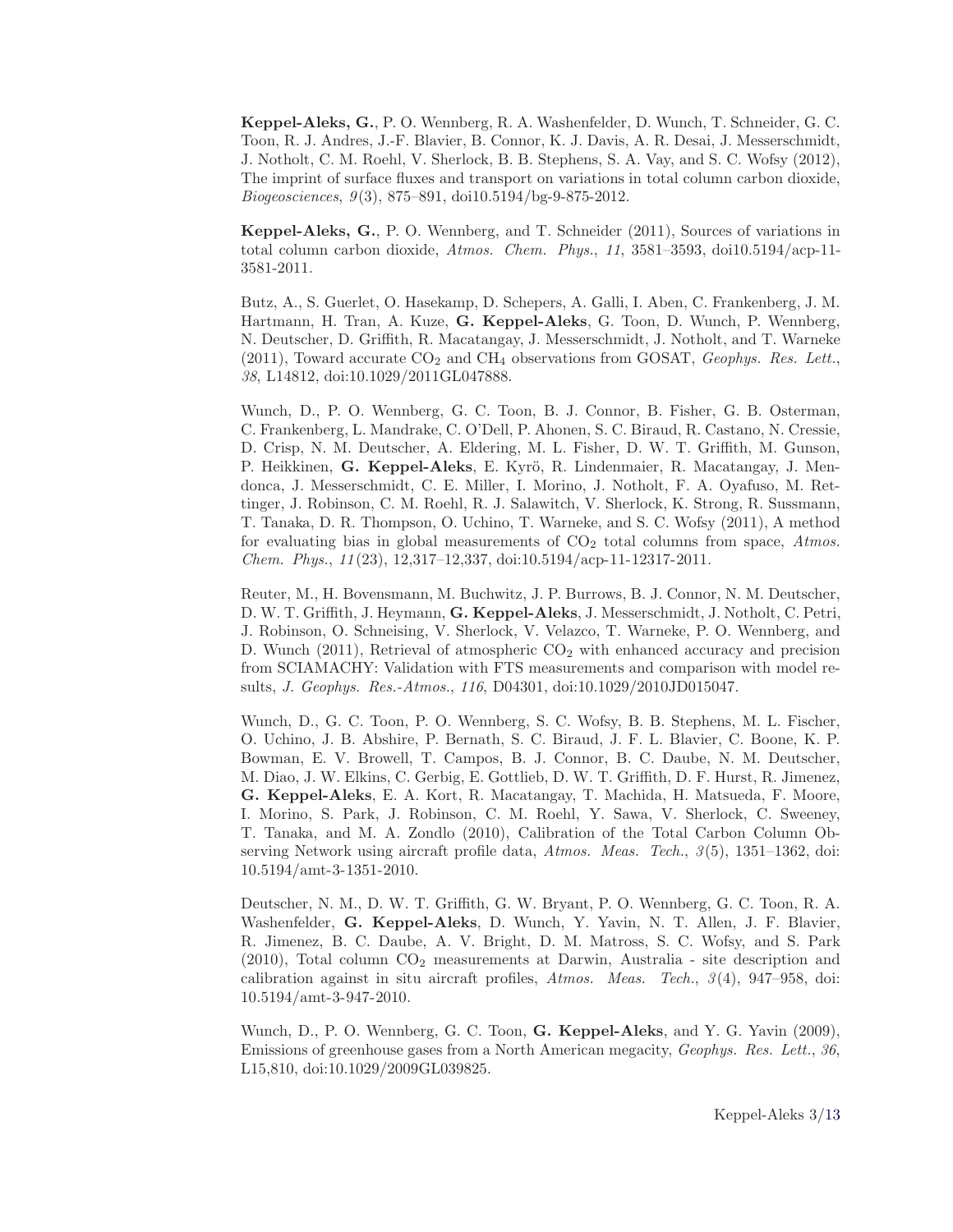Keppel-Aleks, G., G. C. Toon, P. O. Wennberg, and N. M. Deutscher (2007), Reducing the impact of source brightness fluctuations on spectra obtained by Fourier-transform spectrometry, *Applied Optics*, *46*(21), 4774–4779.

Yang, Z., R. A. Washenfelder, G. Keppel-Aleks, N. Y. Krakauer, J. T. Randerson, P. P. Tans, C. Sweeney, and P. O. Wennberg (2007), New constraints on Northern Hemisphere growing season net flux, *Geophys. Res. Lett.*, *34*, L12807, doi:10.1029/2007GL029742.

Zuberi, B., K. S. Johnson, G. K. Aleks, L. T. Molina, M. J. Molina, and A. Laskin (2005), Hydrophilic properties of aged soot, *Geophys. Res. Lett.*, *32*(1), L01807, doi: 10.1029/2004GL021496.

#### TEACHING AND University of Michigan **MENTORING**

Instructor for AOSS 466: Carbon-Climate Interactions, Winter 2014, Fall 2015, Fall 2017 Instructor for Climate 422: Boundary Layer Meteorology, Fall 2014, Fall 2016 Instructor for Climate 350: Atmospheric Thermodynamics, Winter 2015, Winter 2016, Winter 2017, Winter 2019 Instructor for AOSS 749: Climate and Space Seminar, Fall 2015, Winter 2016

#### Undergraduate research mentor:

- Allison Hogikyan (July 2017 July 2018)
- Emily Gargulinski (Winter 2017)
- Alana Noone (Summer 2015)
- Minsung Kwon (summer 2014)
- Jack Simmons (winter 2014)
- Morgan Gorris (2013-2014)
- Srishti Pilutla (UROP; 2013-2014)

#### Masters research mentor:

- Stephen Barr (CLASP MEng student) Winter 2018 Fall 2018
- Emily Gargulinski (CLASP MEng student) Fall 2017
- Luis Sagastume (Applied Physics Bridge MS student), Summer 2014 Winter 2015

#### Doctoral research mentor:

• Matthew Wozniak, Climate and Space Sciences and Engineering, PhD expected May 2019 (co-chair)

• Samantha Basile, Climate and Space Sciences and Engineering, PhD expected August 2019 (chair)

• Zachary Butterfield, Climate and Space Sciences and Engineering, PhD expected May 2020 (chair)

• Anthony Torres, Climate and Space Sciences and Engineering, PhD expected May 2020 (chair)

• Morgan Cheatham, Applied Physics, PhD expected May 2022 (chair)

• Yifan Guan, Climate and Space Sciences and Engineering, PhD expected May 2023 (chair)

### PhD Dissertation Committee:

- Rebekah Stein (Earth and Environmental Science), expected May 2021
- Phoebe Aron (Earth and Environmental Science), expected May 2020
- Christina Reynolds (Civil and Environmental Engineering), June 2019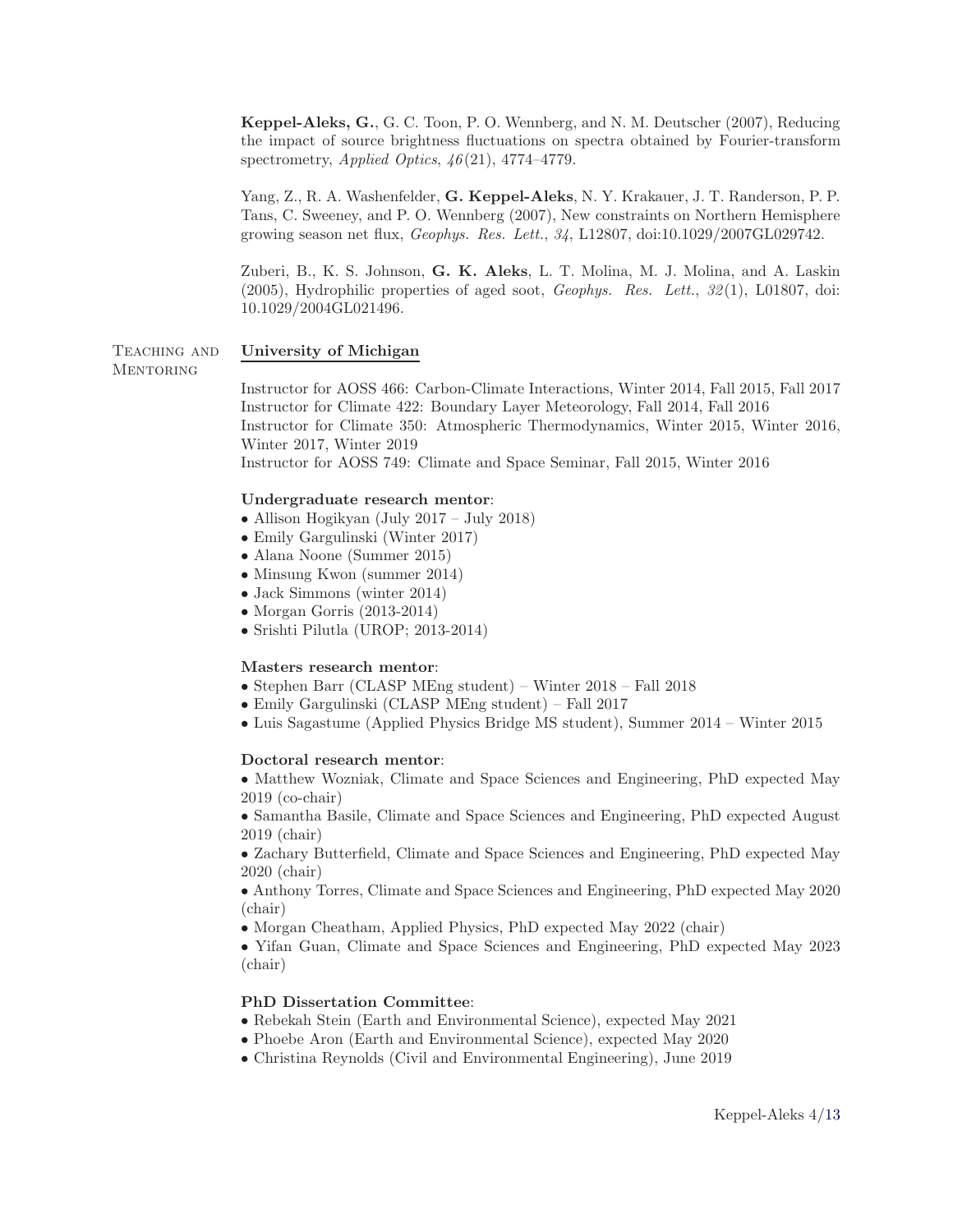- Sandro Gvakharia (Applied Physics), March 2019
- Lizz Ultee (Climate and Space Sciences and Engineering), July 2018
- Juan Crespo (Climate and Space Sciences and Engineering), February 2018
- Yang Li (Climate and Space Sciences and Engineering), April 2017
- David Wright (Climate and Space Sciences and Engineering), June 2016
- Justin Perket (Applied Physics), July 2015

### Postdoctoral mentor:

- Ke Xu (November 2018 present)
- Xin Lin (June 2018 present)
- Cynthia Gerlein-Safdi (Fall 2017 present; co-advising with Chris Ruf)
- Matthew Hamilton (2016-2018; co-advising with Paige Fischer and Seth Guikema)

• Jessica Liptak (2014-2017); currently a scientific computing specialist at Engility/Geophysical Fluid Dynamics Laboratory (GFDL)

### California Institute of Technology

Teaching Assistant and guest lecturer for *Climate Change*, Fall 2005, Fall 2008 Teaching Assistant and guest lecturer for *Biogeochemical Cycles*, Spring 2008 Research Mentor, Summer Undergraduate Research Fellowship Program, Summer 2007 Residential Advisor, Caltech Avery House, 2007-2008 Invited AGU Chapman Conference on Understanding Carbon-Climate Feedbacks, August 2019 Presentations JPL Workshop on Ecosystems-Air Quality Interactions, January 2019 American Geophysical Union Fall Meeting, December 2018 National Academy of Science – Kavli Frontiers of Science Chinese-American Symposium, October 2018 McGill University, Atmospheric and Oceanic Sciences, September 2018 Ecological Society of America Annual Meeting, August 2018 American Meteorological Society Annual Meeting, January 2018 University of California: Berkeley Atmospheric Science Consortium, October 2017 Carbon Data Development for the Next Generation meeting, Norwich, UK, July 2017 American Association for the Advancement of Science, panelist, February 2017 Lawrence Berkeley Laboratory, Climate and Ecosystem Sciences Division, November 2016 Colorado State University, Atmospheric Sciences, October 2016 University of Toronto, Atmospheric Physics, April 2016 North American Carbon Project: Developing Predictive Carbon Cycle Science workshop, March 2016 American Geophysical Union Fall Meeting, December 2015 University of Wisconsin Atmospheric and Ocean Sciences Seminar, November 2015 American Chemical Society, May 2015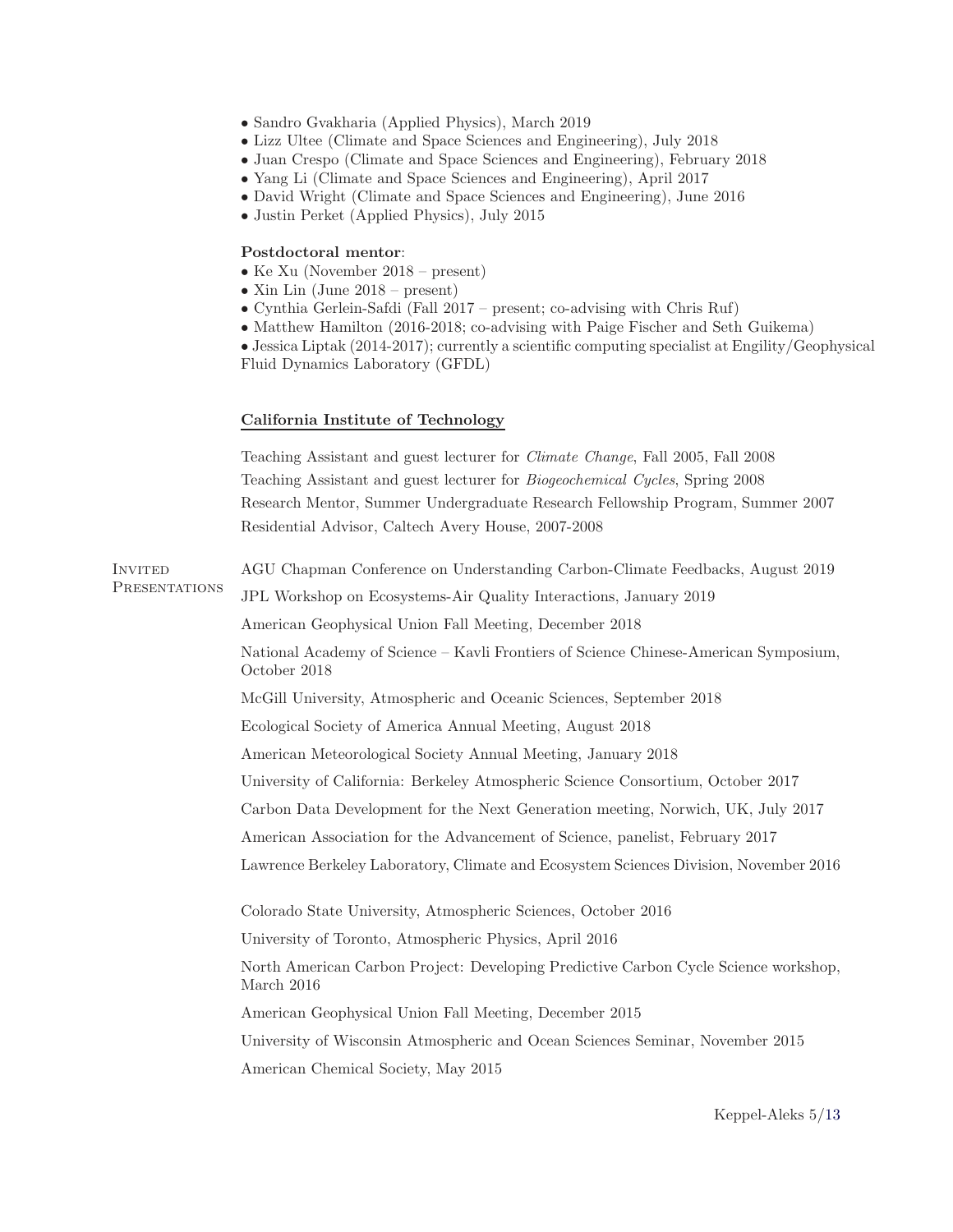Tel Aviv University Geophysics and Planetary Science Seminar, November 2014 Weizmann Institute Earth and Planetary Science Seminar, November 2014 University of Michigan Ecology and Evolutionary Biology Seminar, March 2014 University of Michigan Atmospheric, Oceanic, and Space Sciences Seminar, March 2013 Dartmouth College Department of Geography Seminar, February 2013 University of Chicago Department of Geophysical Sciences Seminar, February 2013 University of Michigan Earth and Environmental Sciences Seminar, February 2013 Washington University in St Louis, Earth and Planetary Science Seminar, January 2013 Scripps Institution of Oceanography CASPO seminar, November 2012 University of California, Irvine Earth System Science seminar, November 2012 NASA Jet Propulsion Laboratory Earth science division seminar, October 2012 Harvard University Atmospheric Science Seminar, December 2010 NCAR Atmospheric Chemistry Division Seminar, March 2010 NOAA Global Monitoring Division Seminar, August 2008 NASA JPL Atmospheric Chemistry and Kinetics Seminar, March 2008

#### CONTRIBUTED

**ORAL PRESENTATIONS** Basile, S. J., W. R. Wider, M. D. Hartman, G. Keppel-Aleks, Quantifying the Impact of Heterotrophic Respiration on Variability in the Global Carbon Dioxide Growth Rate, Washington D. C., AGU Fall Meeting, December 2018.

> Moore, D. J., S. R. Cooley, S. R. Alin, D. E. Butman, D. W. Clow, N. H. French, R. A. Feely, Z. Johnson, G. Keppel-Aleks, S. E. Lohrenz, I. Ocko, E. H. Shadwick, A. J. Sutton, C. S. Potter, Y. Takatsuka, R. Yu, Biogeochemical Effects of Rising Atmospheric CO<sup>2</sup> on Terrestrial and Ocean Systems, Washington D. C., AGU Fall Meeting, December 2018.

> Torres, A. D., G. Keppel-Aleks, S. C. Doney, M. A. Fendrock, K. Luis, M. De Mazière, F. Hase, C. Petri, D. F. Pollard, C. M. Roehl, R. Sussmann, V. A. Velazco, T. Warneke, and D. Wunch, A geostatistical framework for quantifying the imprint of mesoscale atmospheric transport on satellite trace gas retrievals, Boulder, OCO-2 Science Team Meeting, October 2018.

> Butterfield, Z. T., Barr, S., G. Keppel-Aleks, PhotoSpec Observations at the University of Michigan Biological Station, Boulder, OCO-2 Science Team Meeting, October 2018.

> Torres, A. D., G. Keppel-Aleks, S. C. Doney, S. Feng, T. Lauvaux, M. Fendrock, J. Rheuben: Quantifying the imprint of mesoscale and synoptic-scale atmospheric transport on total column carbon dioxide me, New Orleans, AGU Fall Meeting, December 2017.

> Butterfield, Z., A. Hogikyan, S. Kulawik, G. Keppel-Aleks: Satellite-derived SIF and CO2 Observations Show Coherent Responses to Interannual Climate Variations, New Orleans, AGU Fall Meeting, December 2017.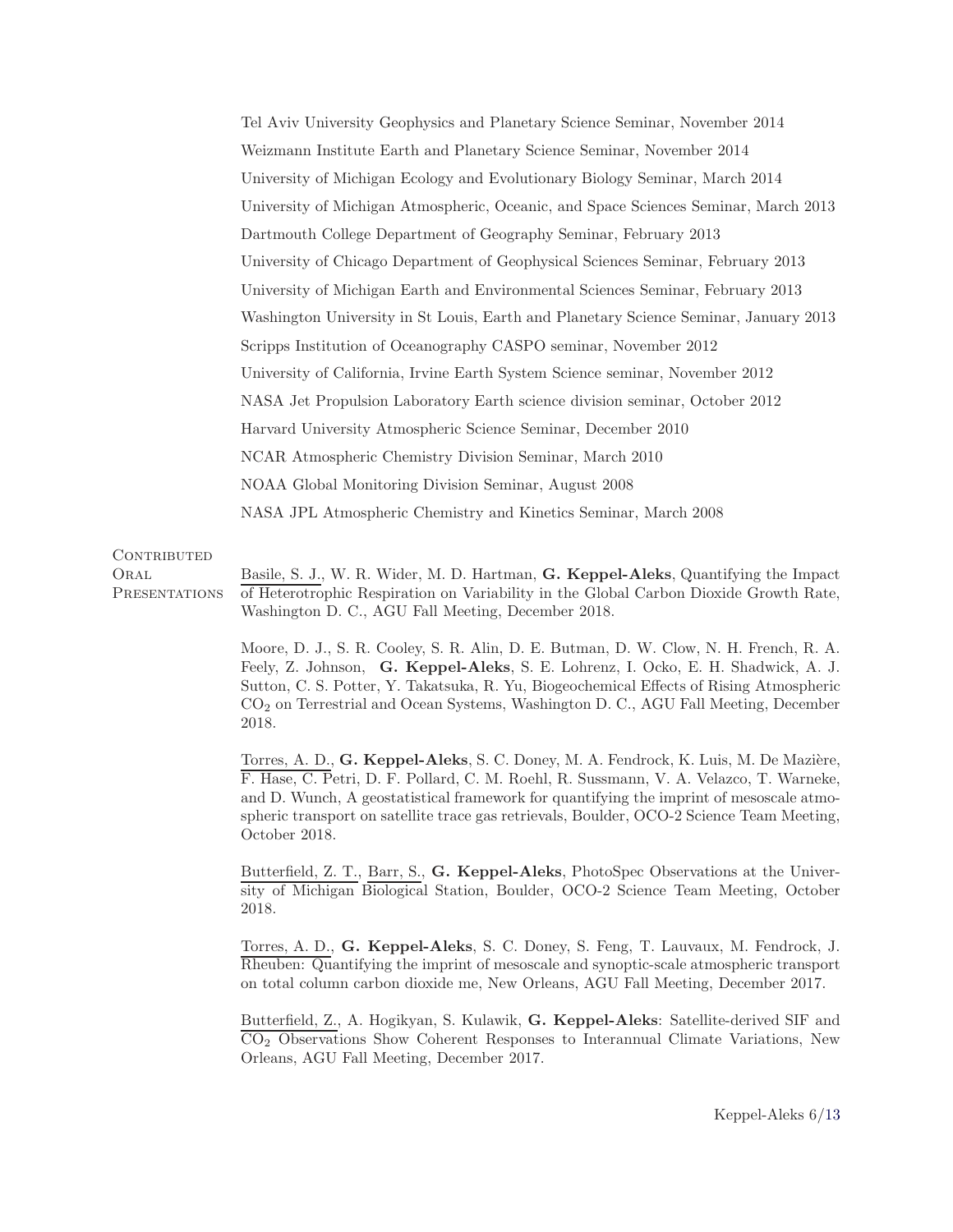Keppel-Aleks, G., S. Doney, A. D. Torres, M. Fendrock, K. Luis: Developing a variance budget for OCO-2 data, Boulder, OCO-2 Science Team Meeting, October 2017.

Keppel-Aleks, G, \*J. Liptak, and A. S. Wolf: CESM Annual Meeting, July 2017.

Keppel-Aleks, G. and A. D. Torres: Diurnal cycles in land carbon fluxes and imprint on atmospheric CO2, CESM Working Group Meeting, March 2017.

Keppel-Aleks, G. and R. A. Washenfelder: The effect of atmospheric sulfate reductions on diffuse radiation and photosynthesis in the eastern United States, San Francisco, AGU Fall Meeting, December 2016.

Cheng, S. J., P. Zhu, G. Keppel-Aleks, Z. Butterfield, and A. L. Steiner: The Global Influence of Cloud Optical Thickness on Terrestrial Carbon Uptake, American Geophysical Union, San Francisco, December 2016.

\*Liptak, J. and G. Keppel-Aleks: Separating the effects of tropical Atlantic and Pacific SST-driven climate variability on Amazon Carbon Exchange, American Geophysical Union, December 2016.

Keppel-Aleks,  $G$ .: Leveraging atmospheric  $CO<sub>2</sub>$  observations to constrain the climate sensitivity of terrestrial ecosystems, American Geophysical Union, San Francisco, December 2015.

\*Liptak, J, and G. Keppel-Aleks: Drivers of the Increasing Mean Annual  $CO<sub>2</sub>$  Cycle in the CESM, American Geophysical Union, San Francisco, December 2015.

Butterfield, Z. and G. Keppel-Aleks: Using chlorophyll fluorescence to assess the impact of agriculture on Northern Hemisphere  $CO<sub>2</sub>$  seasonality, American Geophysical Union, San Francisco, December 2015.

Basile, S. and G. Keppel-Aleks: Tropical precipitation-carbon cycle links in the CMIP5 Earth System Models, American Geophysical Union, San Francisco, December 2015.

Keppel-Aleks, G and R. Washenfelder: Aerosol impacts on North American carbon uptake in CESM, 20th Annual CESM Workshop, Breckenridge, CO, June 2015. \*Liptak, J. and Keppel-Aleks, G., 2015: Does Water Limit Terrestrial Productivity in the CESM after 2100?, 20th Annual CESM Workshop, Breckenridge, CO, June 2015.

Keppel-Aleks, G The impact of diagnostic and timescale on emergent constraints from CMIP5 models, CESM Biogeochemistry Working Group Meeting, Boulder, CO, March 2015.

\*Liptak, J. and Keppel-Aleks, G.: Atmospheric Impacts on Arctic Terrestrial Carbon Exchange beyond 2100 in the CESM, CESM Biogeochemistry Working Group Meeting, Boulder, CO, March 2015.

Mu, M., F. Hoffman, D. Lawrence, W. Riley, G. Keppel-Aleks, C. Koven, E. Kluzek, J. Mao, and. J.T. Randerson: Design and application of a Community Land Benchmarking System for Earth System Models, American Geophysical Union, San Francisco, December 2015.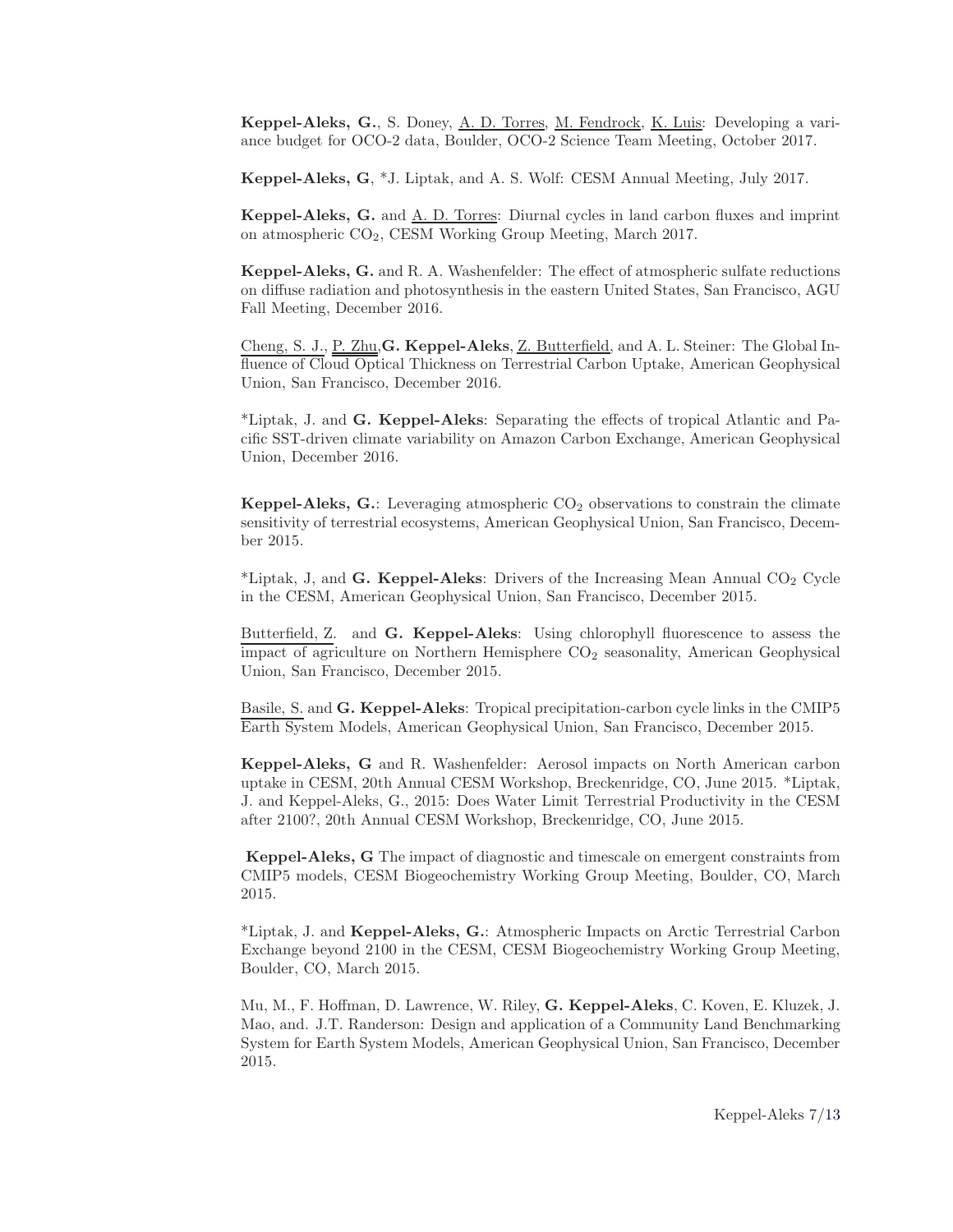**Keppel-Aleks, G**: Drivers of interannual variability in atmospheric  $CO<sub>2</sub>$  across CMIP5 and implications for future feedbacks, CESM Annual Meeting, Breckenridge, June 2014.

Keppel-Aleks, G: Constraining long-term carbon cycle feedbacks with atmospheric observations, Carbon Assimilation Workshop, Toronto, May 2014.

Keppel-Aleks, G: Constraints on ecosystem functional responses from atmospheric CO2, Biogeochemistry Working Group, Boulder, February 2014.

Keppel-Aleks, G, J. T. Randerson; M. Mu; S. C. Doney; G. van der Werf; G. J. Collatz; D. C. Morton: Terrestrial ecosystem regulation of interannual variability in atmospheric CO2, AGU Fall meeting, San Francisco, December 2013.

Keppel-Aleks, G., J. T. Randerson, M. Mu, S. Doney, G. J. Collatz, L. Giglio, D. C. Morton, and G. van der Werf: Fingerprints of climate variability on atmospheric  $CO<sub>2</sub>$ , International Carbon Dioxide Conference (ICDC 9), Beijing, China, June 2013.

**Keppel-Aleks, G.**, and J. T. Randerson: Interannual variability in atmospheric  $CO<sub>2</sub>$ from generalized surface fluxes, 6th International GEOS-Chem Meeting, Cambridge, Massachusetts, May 2013.

**Keppel-Aleks, G.**, and J. T. Randerson: Interannual variability in atmospheric  $CO_2$ from generalized surface fluxes, Climate Extremes and Biogeochemical Cycles Workshop, Seefeld, Austria, April 2013.

Keppel-Aleks, G., J. T. Randerson, K. Lindsay, B. B. Stephens, J. K. Moore, S. C. Doney, P. E. Thornton, N. M. Mahowald, F. M. Hoffman, C. Sweeney, P. P. Tans, P. O. Wennberg, S. C. Wofsy: Evaluating carbon dioxide variability in the Community Earth System Model against atmospheric observations, AGU Fall Meeting, San Francisco, California, December 2012.

Keppel-Aleks, G., and P.O. Wennberg: Constraints on regional fossil fuel emissions from  $X_{CO2}$ , International Workshop on Greenhouse Gas Measurements from Space, Pasadena, California, June 2012.

Keppel-Aleks, G. and J.T. Randerson: Evolution of atmospheric  $CO<sub>2</sub>$  variations in a coupled carbon-climate model, NOAA ESRL Annual Meeting, Boulder Colorado, May 2012.

Keppel-Aleks, G., J.T. Randerson and coauthors: Evolution of the three-dimensional structure of atmospheric carbon dioxide during the 21st century, CESM Biogeochemistry Working Group Meeting, Boulder Colorado, March 2012.

Keppel-Aleks, G., P.O. Wennberg, J.T. Randerson: Total column constraints on regional fossil fuel emissions, AGU Fall Meeting, San Francisco, California, December 2011.

Keppel-Aleks, G., P.O. Wennberg, T. Schneider, D. Wunch, C.M. Roehl, S.A. Vay: Total column constraints on northern hemisphere carbon dioxide surface exchange, International Carbon Dioxide Conference (ICDC 8), Jena, Germany, September 2009.

Keppel-Aleks, G., P.O. Wennberg, T. Schneider, N.Q. Honsowetz, S.A. Vay: Total column constraints on Northern Hemisphere carbon dioxide surface exchange, AGU Fall Meeting, San Francisco, California, December 2008.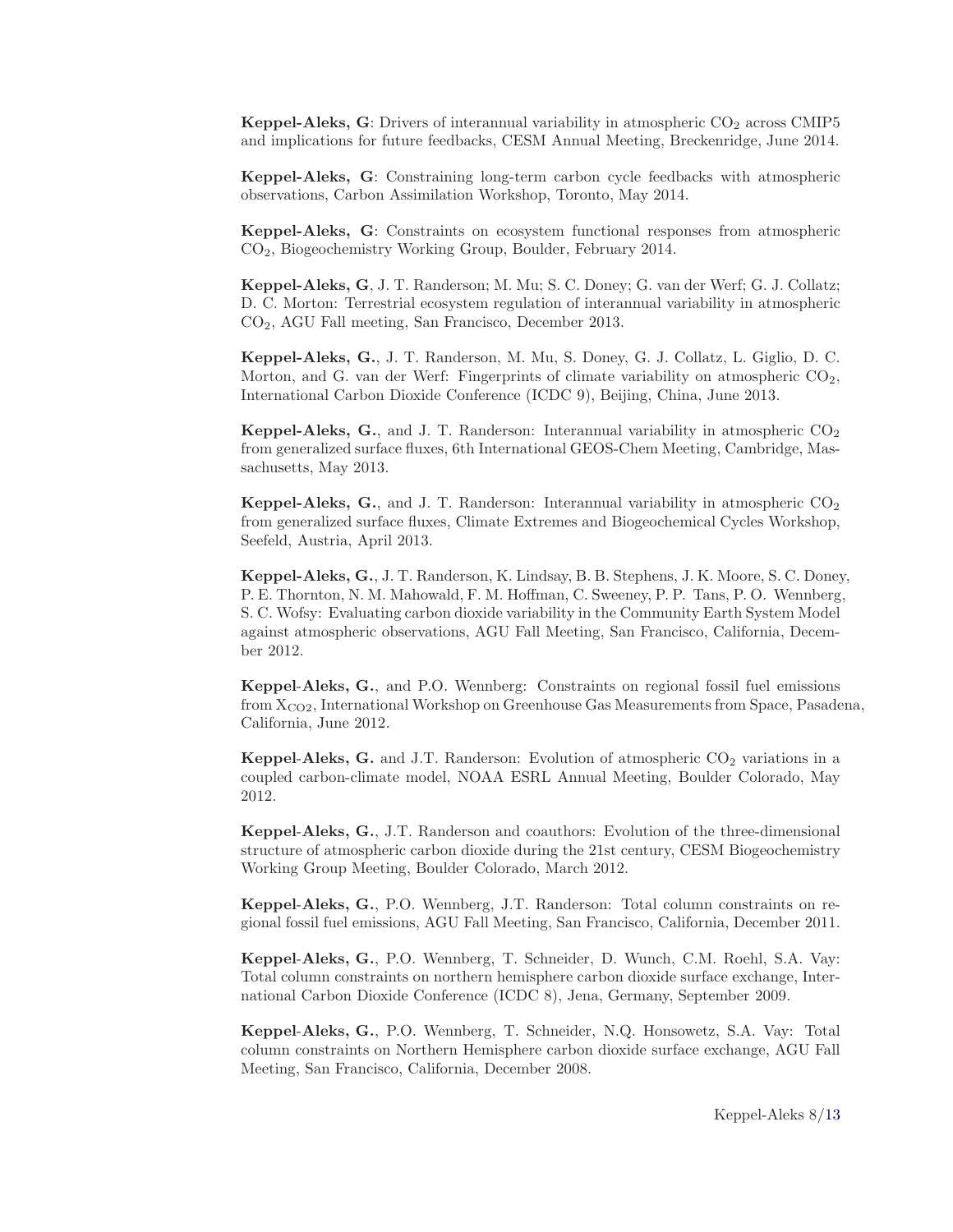Keppel-Aleks, <sup>G</sup>., P.O. Wennberg, G.C. Toon, D.W. Griffith, N.M. Deutscher, D. Wunch: Total Carbon Column Observing Network: Variability in CO<sub>2</sub> and CO, NOAA ESRL Annual Meeting, Boulder, Colorado, May 2008.

Keppel-Aleks, <sup>G</sup>., P. O. Wennberg, T. Schneider, W. Peters, S.C. Wofsy, G.C. Toon: The impact of large-scale dynamics on the variability of total column  $CO<sub>2</sub>$ , AGU Fall Meeting, San Francisco, California, December 2007.

Keppel-Aleks, <sup>G</sup>., P.O. Wennberg, T. Schneider, G.C. Toon: Diagnosing model behavior using column CO2 observations from WLEF, Chequamegon Ecosystem Atmospheric Study (ChEAS) Annual Meeting, Woodruff, Wisconsin, May 2007.

Keppel-Aleks, <sup>G</sup>., P.O. Wennberg, and G.C. Toon: Improvements to gas retrievals through correction of DC interferograms, Network for the Detection of Atmospheric Composition Change Infrared Working Group Annual Meeting, Tskuba, Japan, May 2006.

Keppel-Aleks, <sup>G</sup>., G.C. Toon, R.A. Washenfelder, and P.O. Wennberg: Measurement of aerosol optical properties using Fourier Transform Spectrometry, Network for the Detection of Atmospheric Composition Change Infrared Working Group Annual Meeting, Tskuba Japan, May 2006.

## CONTRIBUTED

POSTER. **PRESENTATIONS** 

Keppel-Aleks, G, Model-data fusion to understand the carbon cycle response to interannual climate variations , Phoenix, AMS Annual Meeting, January 2019.

\*Birch, L., G. Keppel-Aleks, C. R. Schwalm, \*X. Lin, B. M. Rogers, Addressing Arctic-Boreal Plant Functional Type biases in carbon cycling in the Community Land Model, Washington D. C., AGU Fall Meeting, December 2018.

Butterfield, Z. T., G. Keppel-Aleks, W. Buermann, Decomposing patterns of interannual variability in remote sensing vegetation, Washington D. C., AGU Fall Meeting, December 2018.

\*dos Santos, T., G. Keppel-Aleks, A. L. Steiner, Understanding Soil Moisture In The Temperate To Boreal Transition Zone Using SMAP And CLM Model Simulations, Washington D. C., AGU Fall Meeting, December 2018.

\*Lin, X., G. Keppel-Aleks, B. M. Rogers, \*L. Birch, Insights on carbon cycle dynamics using spatially resolved Northern Hemisphere CO2 variations from seasonal to multidecadal timescales, Washington D. C., AGU Fall Meeting, December 2018.

Torres, A. D., G. Keppel-Aleks, S. C. Doney, M. A. Fendrock, and K. Luis: Quantifying the imprint of atmospheric transport on total column-averagec  $CO<sub>2</sub>$  observations from OCO-2, Washington D. C., AGU Fall Meeting, December 2018.

Wozniak, M. C.,, A. L. Steiner, G. Keppel-Aleks, G. B. Bonan, The role of vegetation canopy structure in the variability of the terrestrial carbon sink, Washington D. C., AGU Fall Meeting, December 2018.

Keppel-Aleks., G., Z. Butterfield, S. C. Doney, E. J. Dlugokencky, J. B. Miller, D.C. Morton: Quantifying the impact of El Nio-driven variations in temperature and precipitation on regional atmospheric  $CO<sub>2</sub>$  growth rate variations, New Orleans, AGU Fall Meeting, December 2017.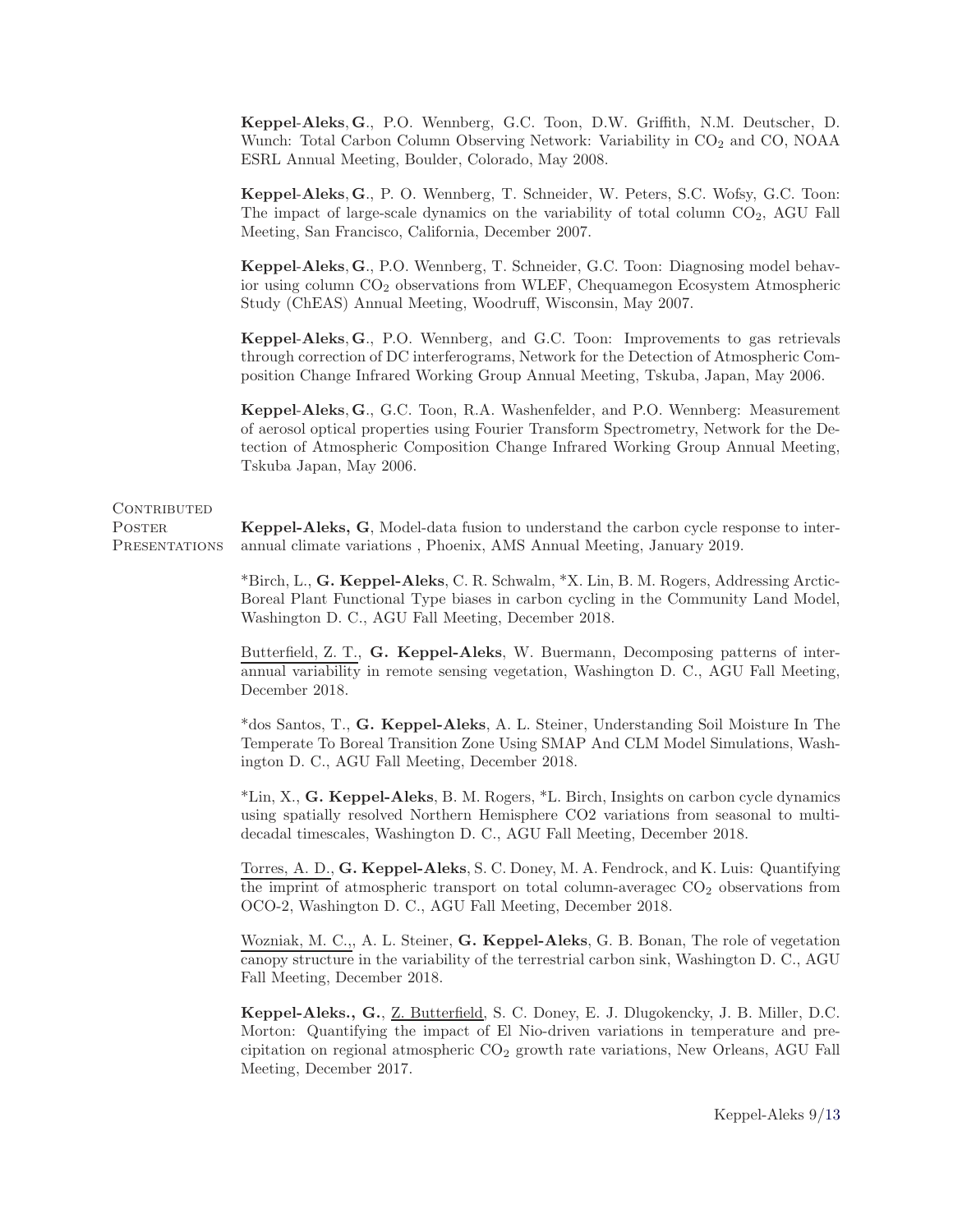Basile, S. J., W. R. Wieder, M. D. Hartman, G. Keppel-Aleks: Quantifying the Interannual Variability in Global Carbon Fluxes from Heterotrophic Respiration using a Testbed and Pulse Response Modeling Approach, New Orleans, AGU Fall Meeting, December 2017.

Collier, N., F. M. Hoffman, G. Keppel-Aleks, D. M. Lawrence, M. Mu, W. Riley, J. T. Randerson: Scoring Methods in the International Land Benchmarking (ILAMB) Package, New Orleans, AGU Fall Meeting, December 2017.

Butterfield, Z. and G. Keppel-Aleks: Satellite-derived SIF observations show coherent response to climate variations, Boulder, OCO-2 Science Team Meeting, October 2017.

Torres, A. D., G. Keppel-Aleks, S. C. Doney, M. Fendrock, K. Luis: Quantifying the imprint of mesoscale and synoptic scale transport on  $X<sub>C</sub>O2$  observations, Boulder,  $OCO-2$ Science Team Meeting, October 2017.

Keppel-Aleks, G.,, Z. Butterfield, A. Hogikyan, E. Gargulinski, Separating temperatureand moisture-driven variations in terrestrial carbon uptake using multiple remote sensing constraints, International Carbon Dioxide Conference, Interlaken, Switzerland, August 2017.

Basile, S. J., and G. Keppel-Aleks: Tropical Carbon Response to Seasonal Phasing and Intensity of Precipitation in CMIP5 Earth System Models, American Geophysical Union, December 2016.

Torres, A. D., G. Keppel-Aleks, S. C. Doney, and M. Fendrock: Identifying temporal and spatial synoptic-scale variability of total column carbon dioxide measurements , American Geophysical Union, December 2016.

\*Liptak, J. and G. Keppel-Aleks: Separating the effects of tropical Atlantic and Pacific SST-driven climate variability on Amazon Carbon Exchange, American Geophysical Union, December 2016.

Keppel-Aleks, G.,, A. D. Torres, M. Fendrock, and S. C. Doney: Mesoscale variations in  $X_{CO2}$ , OCO-2 Science Team Meeting, October 2016.

Keppel-Aleks, G. and F. Hoffman: Constraining carbon cycle feedbacks using atmospheric  $CO<sub>2</sub>$  growth rate fluctuations, American Geophysical Union, San Francisco, December 2014.

Keppel-Aleks, G., P.O. Wennberg, T. Schneider, D. Wunch, G.C. Toon, J.-F. Blavier, C.M. Roehl, B. Connor, V. Sherlock, J. Notholt, and J. Messerschmidt, T. Warneke, D. Crisp, C. E. Miller, C. O'Dell, S. C. Wofsy, and S. A. Vay: Flux estimates from large-scale gradients in total column CO<sub>2</sub>, North American Carbon Program Meeting, New Orleans, Louisiana, February 2011.

Keppel-Aleks, <sup>G</sup>., P.O. Wennberg, T. Schneider, D. Wunch, G.C. Toon, J.-F. Blavier, C.M. Roehl, V. Sherlock, J. Notholt, and J. Messerschmidt: A new look at spatial gradients in column  $CO<sub>2</sub>$  from ground-based observations, AGU Fall Meeting, San Francisco, California, December 2010.

Keppel-Aleks, <sup>G</sup>.. R.A. Washenfelder, G.C. Toon, A.R. Desai, K.J. Davis, and P.O. Wennberg: Net ecosystem exchange inferred from eddy covariance flux and total column measurements, NASA Terrestrial Ecosystems Workshop, La Jolla, California, March 2010.

Keppel-Aleks, <sup>G</sup>., P.O. Wennberg, D. Wunch, G.C. Toon, C.M. Roehl, N.M. Deutscher, and D.W. Griffith: Coincident retrievals of  $CO$  and  $CO<sub>2</sub>$  from high resolution solar absorption spectrometry, AGU Fall Meeting, San Francisco, California, December 2009.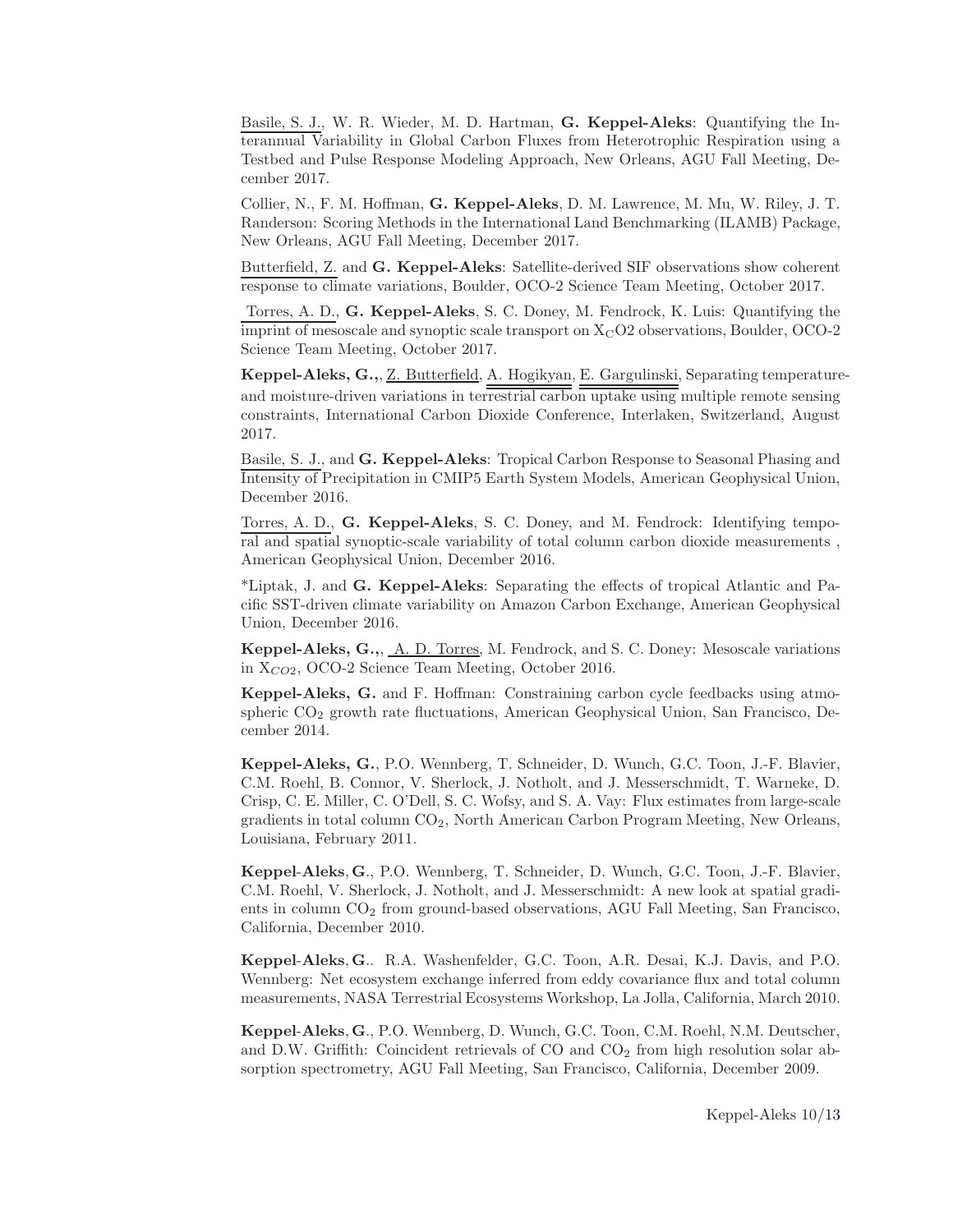Keppel-Aleks, <sup>G</sup>., P.O. Wennberg, T. Schneider, and S.A. Vay: High Latitude Carbon Exchange Estimated From Co-Variation of CO2 and Potential Temperature, NOAA ESRL Annual Meeting, Boulder Colorado, May 2009.

Keppel-Aleks, <sup>G</sup>., P.O. Wennberg, and G.C. Toon: Total Carbon Column Observing Network: CO<sub>2</sub> Variability and Implications for Global Modeling, NASA Carbon Cycle and Ecosystems Workshop, College Park, Maryland, April 2008..

Keppel-Aleks, <sup>G</sup>., R.A. Washenfelder, Z. Yang, G.C. Toon, T. Schneider., and P.O. Wennberg: Use of tracers to examine variability in column  $CO<sub>2</sub>$  measurements at Park Falls, Wisconsin, AGU Fall Meeting, San Francisco, California, December 2006.

Keppel-Aleks, <sup>G</sup>., G.C. Toon, R.A. Washenfelder, P.O. Wennberg, and A. Clarke: Aerosol Extinction and Angstrom Exponent Retrieved From Ground-Based Near-Infrared Solar Absorption Spectra, AGU Fall Meeting, San Francisco, California, December 2005.

Grants 11 funded projects; \$2.87M total to Keppel-Aleks Current

> PI: Detecting and Attributing Interannual Variations in Land and Ocean Fluxes from OCO-2, NASA OCO-2 Science Team: 4/2018 – 3/2021. Total Award \$647,822; UM Share \$368,542.

> Institutional PI: Quantifying Feedbacks and Uncertainties of Biochemical Processes in Earth System Modeling RUBISCO SFA, Department of Energy: 10/2017 – 9/2020. UM Award: \$224,992.

> PI: Quantifying Drivers of Sub-Seasonal Variations in Total Carbon Column Dioxide for Improved Flux Estimation, NASA Earth and Space Science Fellowship: 9/2017-8/2020. Total Award:\$135,000.

> PI: Developing a Mechanistic Understanding of Variability in the Atmospheric  $CO<sub>2</sub>$ Growth Rate Owing to Interannual Climate Oscillations, NASA Interdisciplinary Science: 6/2017 – 5/2020. Total Award: \$1,015,006; UM Share:\$672,181.

> Institutional PI: Chlorophyll Fluorescence and Soil Moisture Observations to Characterize Terrestrial Vegetation Photosynthsesis and Biosphere Carbon, NASA Interdisciplinary Science: 6/2017 – 5/2020. UM Award: \$152,361.

> Institutional PI: Understanding the Causes and Implications of Enhanced Seasonal CO<sub>2</sub> Exchange in Boreal and Arctic Ecosystems, NASA Carbon Cycle Science: 1/2017 – 12/2019. UM Award: \$325,773.

> Institutional PI: Evaluating Crop Productivity using Solar Induced Chlorophyll Fluorescence Measured from Ground and Space, NASA Carbon Cycle Science: 1/2017 – 12/2019. UM Award: \$152,501.

Co-Investigator: Leveraging SMAP to Improve Understanding of Carbon-Water-Climate Interactions, NASA SMAP Science Utilization Team: 5/2016–4/2019. UM Award \$492,387.

PI: Constraining Atmospheric Transport Influence on OCO-2 Data for Improved Inference of Southern Hemisphere Carbon Fluxes, NASA OCO-2 Science Team: 4/2015 – 3/2018. Total Award \$693,383; UM Share \$374,876.

### Past

Institutional PI: Quantifying Feedbacks and Uncertainties of Biochemical Processes in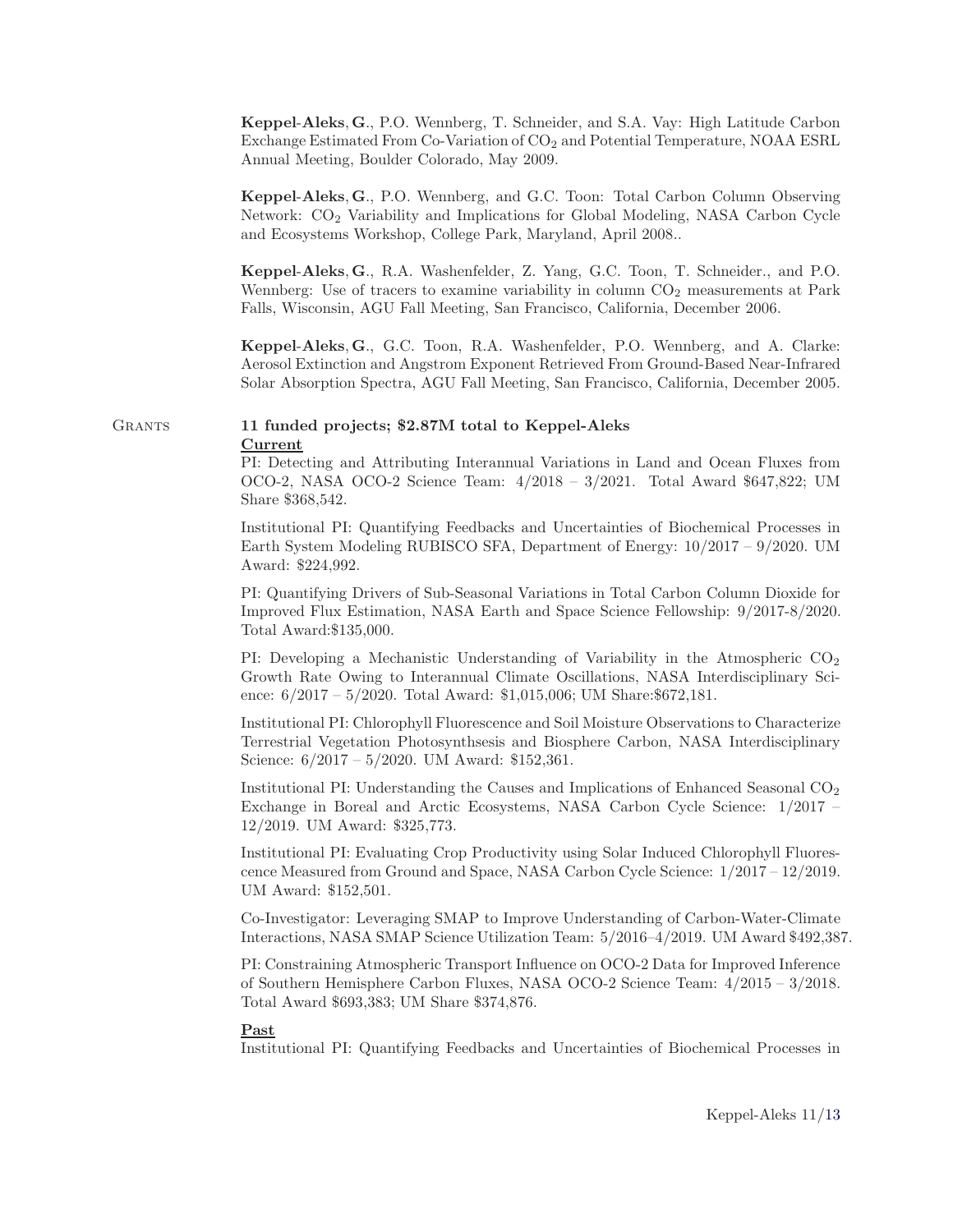|                                | Earth System Modeling, Department of Energy: $1/2015 - 10/2017$ (extended to 6/2018).<br>UM Award \$223,153.                                                                                                                                                                                                                                                                                                                                                                                                                                                                                                                                                                                                              |  |
|--------------------------------|---------------------------------------------------------------------------------------------------------------------------------------------------------------------------------------------------------------------------------------------------------------------------------------------------------------------------------------------------------------------------------------------------------------------------------------------------------------------------------------------------------------------------------------------------------------------------------------------------------------------------------------------------------------------------------------------------------------------------|--|
|                                | Institutional PI: PhotoSpec-Comprehensive Ground-Based Studies of Solar-Induced Chloro-<br>phyll Fluorescence - tracking seasonal, diurnal and fine spatial patterns of photosynthesis,<br>Keck Institute for Space Sciences, $10/2014 - 8/2017$ . UM Award \$49,973.                                                                                                                                                                                                                                                                                                                                                                                                                                                     |  |
| AWARDS AND                     | Kavli Fellow (National Academy of Sciences), 2018                                                                                                                                                                                                                                                                                                                                                                                                                                                                                                                                                                                                                                                                         |  |
| <b>HONORS</b>                  | NASA Group Achievement Award (OCO-2 Science Team), August 2018                                                                                                                                                                                                                                                                                                                                                                                                                                                                                                                                                                                                                                                            |  |
|                                | North Campus Martin Luther King Spirit Award nominee, 2018                                                                                                                                                                                                                                                                                                                                                                                                                                                                                                                                                                                                                                                                |  |
|                                | University of Michigan Golden Apple Award nominee, 2017                                                                                                                                                                                                                                                                                                                                                                                                                                                                                                                                                                                                                                                                   |  |
|                                | Department of Energy research highlight, October 2013                                                                                                                                                                                                                                                                                                                                                                                                                                                                                                                                                                                                                                                                     |  |
|                                | NOAA Climate and Global Change Postdoctoral Fellowship, 2011-2013                                                                                                                                                                                                                                                                                                                                                                                                                                                                                                                                                                                                                                                         |  |
|                                | American Association of University Women dissertation fellowship, 2009-2010                                                                                                                                                                                                                                                                                                                                                                                                                                                                                                                                                                                                                                               |  |
|                                | NSF Graduate Research Fellowship, 2006-2009                                                                                                                                                                                                                                                                                                                                                                                                                                                                                                                                                                                                                                                                               |  |
|                                | Vito Vanoni Caltech Institute Fellowship, 2004-2005                                                                                                                                                                                                                                                                                                                                                                                                                                                                                                                                                                                                                                                                       |  |
|                                | Tau Beta Pi Engineering Honor Society, 2003                                                                                                                                                                                                                                                                                                                                                                                                                                                                                                                                                                                                                                                                               |  |
|                                | MIT William Rousseau Scholar, 2000-2004                                                                                                                                                                                                                                                                                                                                                                                                                                                                                                                                                                                                                                                                                   |  |
|                                | MIT Club of Chicago Scholarship, 2000-2004                                                                                                                                                                                                                                                                                                                                                                                                                                                                                                                                                                                                                                                                                |  |
| PROFESSIONAL<br><b>SERVICE</b> | <b>National Service</b><br>• Co-Chair of North American Carbon Project PI meeting (scheduled for summer 2020)<br>• Co-Chair of the Commmunity Earth System Model Biogeochemical Working Group,<br>October 2017 - September 2020<br>• Co-author on State of the Carbon Cycle Report (SOCCR-2); Chapter 17<br>• Session Chair, North American Carbon Project meeting, March 2017<br>• Co-Organizer of the International Land Model Benchmarking workshop, May 2016<br>• Co-Organizer of the North American Carbon Project: Developing Predictive Carbon<br>Cycle Science workshop, March 2016<br>University of Michigan; University level<br>• Institute for Global Change Biology Steering Committee (Fall 2018 – present) |  |
|                                | • School for Environment and Sustainability; Themes Working Group (Winter 2017)<br>• Panelist for the <i>Professional Advancement Intitiative</i> for URM Postdocs (May 2015)                                                                                                                                                                                                                                                                                                                                                                                                                                                                                                                                             |  |
|                                | University of Michigan; College of Engineering<br>• Panelist for M-PACE (August 2018)                                                                                                                                                                                                                                                                                                                                                                                                                                                                                                                                                                                                                                     |  |
|                                | • Selection Committee for Dow Sustainability Fellowships for professional masters (Oc-<br>tober $2017$ )<br>• Towner Dissertation Prize judge (2017)<br>• Engineering Graduate Symposium poster judge (2013, 2015)                                                                                                                                                                                                                                                                                                                                                                                                                                                                                                        |  |
|                                | University of Michigan; Climate and Space Sciences and Engineering<br>• Curriculum Committee (Fall 2013 – present), Committee Chair (Fall 2018 – present)<br>• Qualifying Exam Committee (Fall 2018 - present)<br>$\bullet$ Alumni and Friends Committee (Fall 2017 – present)<br>• Faculty Search Committee (Fall $2016$ – Winter $2017$ )<br>• Seminar Organizer (Fall $2015$ – Winter $2016$ )                                                                                                                                                                                                                                                                                                                         |  |
|                                |                                                                                                                                                                                                                                                                                                                                                                                                                                                                                                                                                                                                                                                                                                                           |  |